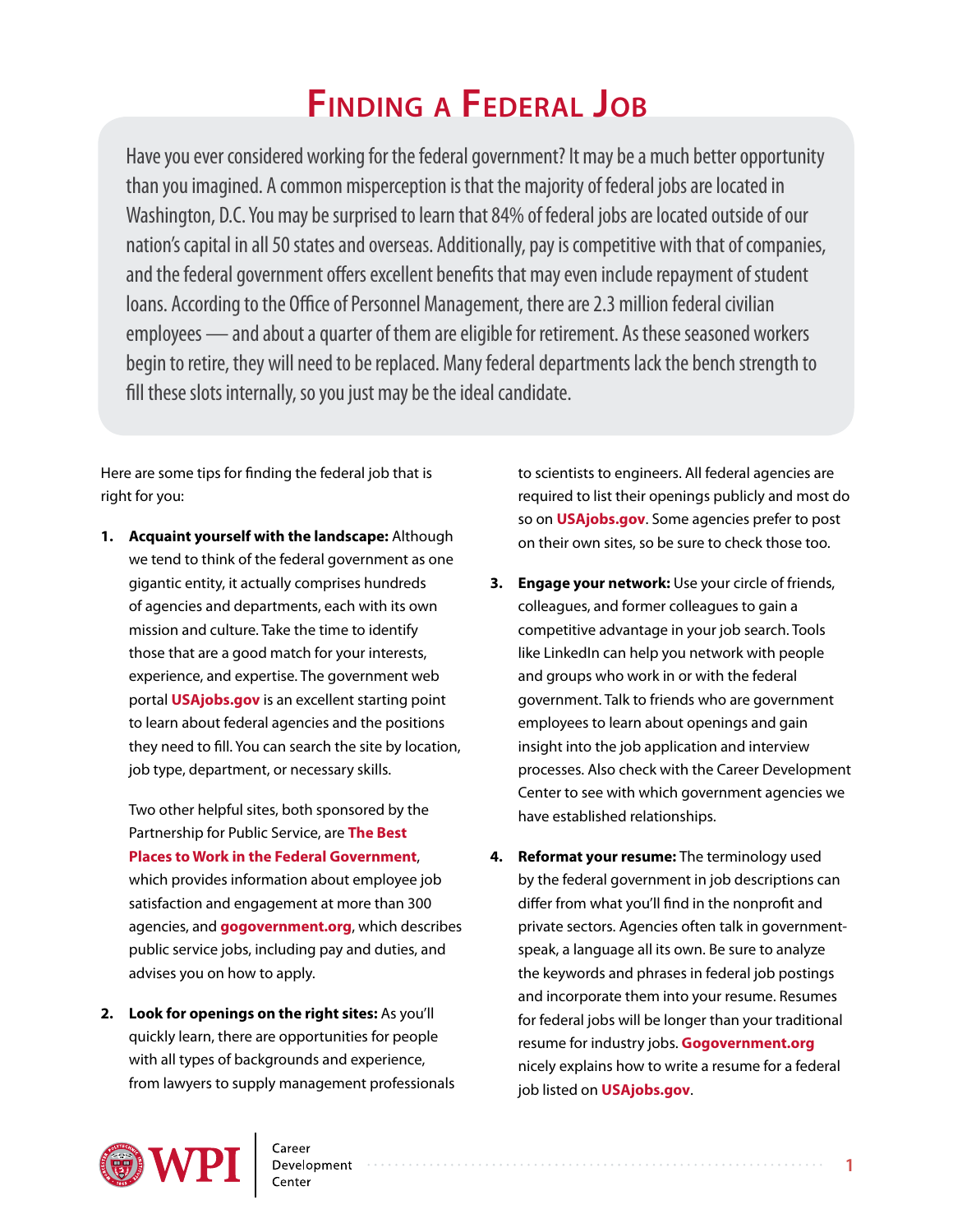## **Fi n d i n g a F e d e r a l J o b**

**5. Be patient:** It can take four months or longer to get a job offer. (Remember that this is the government and it's known for its bureaucracy). While federal agencies aim to fill most openings within 80 days, the actual time from application to hire often

runs 105 days, so be prepared to wait it out. Your patience could be well rewarded.

Below is a table of websites and links that are helpful in navigating how to find a federal job:

| Gogovernment.org<br>Your one-stop shop for learning how to find a<br>government job                                                                     | • How to consider, apply for, and secure federal employment<br>• Research agencies and careers<br>• Tips for completing application<br>• Portals for students & entry-level talent, veterans, and people with<br>disabilities<br>• Browse by agency or field of interest<br>• Review agency overview pages                                                            |
|---------------------------------------------------------------------------------------------------------------------------------------------------------|-----------------------------------------------------------------------------------------------------------------------------------------------------------------------------------------------------------------------------------------------------------------------------------------------------------------------------------------------------------------------|
| <b>USAjobs.gov</b><br>The official job site of the U.S. Federal<br>Government, where you can search and apply<br>for jobs                               | • Create a personal profile<br>• Create or upload up to five distinct resumes<br>• Search for jobs by agency, occupation, location, and more<br>• Save job searches and receive automatic notifications<br>• Save jobs of interest<br>• Learn about the Federal hiring process and special hiring programs                                                            |
| https://www.usajobs.gov/StudentsAndGrads<br>Pathways: For Students and Recent Graduates                                                                 | Internship Program: For current students enrolled in a wide variety of<br>higher educational institutions, with paid opportunities to work in agencies<br>and explore federal careers while still in school                                                                                                                                                           |
|                                                                                                                                                         | Recent Graduates Program: For individuals who have recently graduated<br>from qualifying educational institutions or programs and seek a dynamic<br>career development program with training and mentorship                                                                                                                                                           |
|                                                                                                                                                         | <b>Presidential Management Fellows Program:</b> The government's premier<br>leadership development program for advanced degree candidates                                                                                                                                                                                                                             |
| https://studentaid.ed.gov/sa/repay-loans/<br>forgiveness-cancellation/public-service<br><b>Student Loan Forgiveness</b>                                 | If you are employed by a government or nonprofit organization, you<br>may be able to receive loan forgiveness under the Public Service Loan<br>Forgiveness Program.                                                                                                                                                                                                   |
| Bestplacestowork.org<br>A comprehensive rating of employee satisfaction<br>and commitment across federal government<br>agencies and their subcomponents | • Rankings on the best places to work in the federal government, produced<br>by the Partnership for Public Service<br>• Includes the views of more than 433,300 civil servants from 391 federal<br>organizations on a wide range of workplace topics.<br>· Rankings are by category (e.g. culture, work/life balance, etc.),<br>demographics, occupation, and agency. |
| https://www.opm.gov/policy-data-oversight/<br>pay-leave/salaries-wages/2016/general-<br>schedule/<br><b>Government Salaries</b>                         | Learn about the salary structure for a government job.                                                                                                                                                                                                                                                                                                                |
|                                                                                                                                                         | Students graduating with a Bachelor's degree will fall in the G7 category.<br>Students graduating with a Master's degree will fall in the G9 category.<br>There is the ability to negotiate between steps in a grade.                                                                                                                                                 |
| https://www.opm.gov/healthcare-insurance/<br>healthcare/enrollment/new-federal-<br>employee-enrollment/                                                 | Federal health insurance and retirement benefits                                                                                                                                                                                                                                                                                                                      |
| https://www.opm.gov/policy-data-oversight/<br>veterans-employment-initiative/vet-guide/<br>For Veterans                                                 | Veterans get preferred status when applying for a federal job. In 2014,<br>nearly one-third of all new federal hires were veterans.                                                                                                                                                                                                                                   |

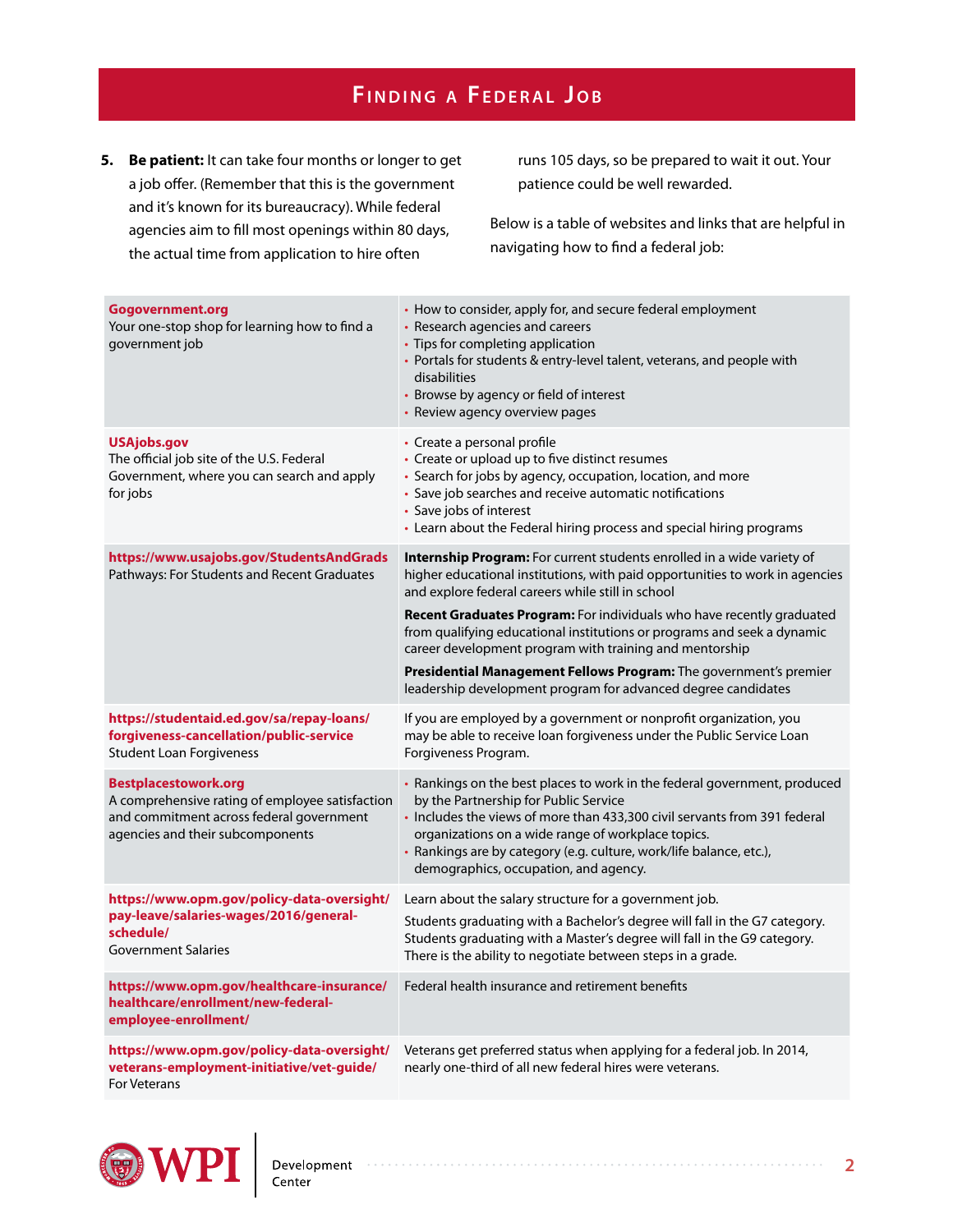## **Fi n d i n g a F e d e r a l J o b**

#### **Writing a Resume for a Federal Job**

On **[USAjobs.gov](file:///C:/Users/jenwyglinski/Documents/WPI/ACD/CDC/CDC Info Sheets/Sheets/Finding a Federal Job/USAjobs.gov)**, you may use either the Resume Builder or the Resume Uploader to create your resume.

- You may create up to 5 federal resumes, each tailored to a type of position.
- You may upload your private sector resume to your Saved Documents folder.
- Focus on the specific duties section of the job vacancy announcement and customize your resume to it, including key buzz words.
- Expect that your federal resume will be much longer than an industry resume (up to 5 pages).

#### **What Makes a Federal Job Application Stand Out?**

- Convey leadership whenever you can on your resume and cover letter and in interviews.
- Network and conduct informational interviews with other federal employees in agencies of interest, or in the agency to which you are applying.
- Demonstrate strong communication skills, both written and oral.
- Highlight strong teamwork experiences and show the impact you made on the team.
- Write a strong cover letter. It will be read and is the best opportunity to show your leadership style and experience.
- Ground your experiences whenever you can in facts or measurable results.
- Include volunteer experiences on your resume.

#### **What Happens Once You Apply for a Federal Job?**

Once you apply for a federal job, if often feels like you have been forgotten, but much is happening behind the scenes. The process can take several months from application to hire.

#### **The Tracking Process**

Your application for a federal job will be tracked at four points in the process:

- When application is received (receipt is confirmed to candidate)
- When determination is made on candidate meeting the basic qualifications for job (candidate is contacted for additional information/ documentation)
- When application is referred to selected official (candidate is interviewed)
- When candidate is offered position

#### **The Post Application Process**

- Position closes
- Agency evaluates qualifications
- Agency produces certificates of qualified candidates
- Certificate is provided to selecting official and interview process begins

- Interviews ensue
- Final interviews occur
- Selection is made

### **Types of Interviews**

- One-on-One
- **Telephone**